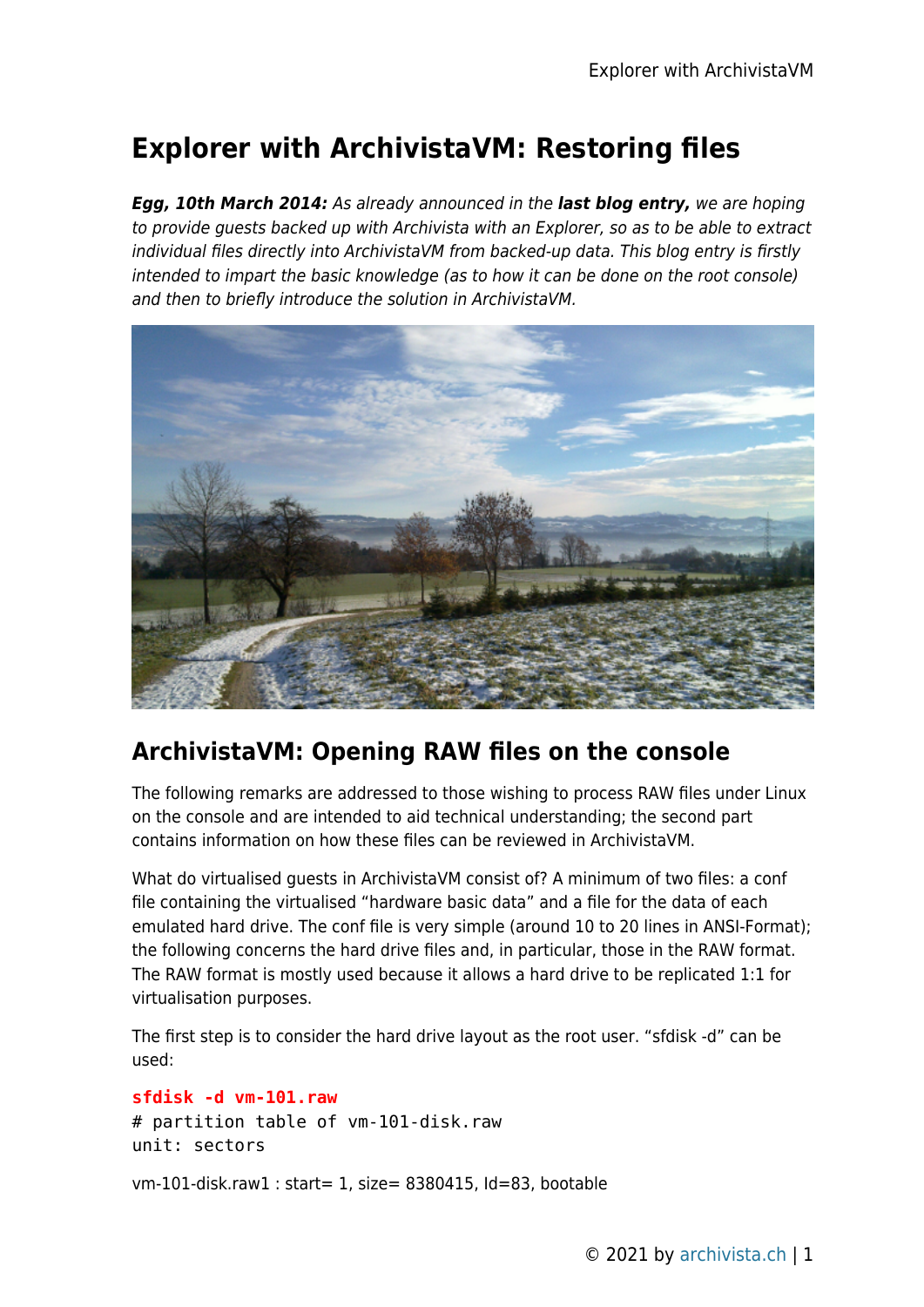```
vm-101-disk.raw2 : start= 8380416, size= 8380416, Id=83
vm-101-disk.raw3 : start= 16760832, size= 16760832, Id=82
vm-101-disk.raw4 : start= 33521664, size= 33581840, Id=83
```
The start position in the blocks is located immediately behind "start". So, assuming the fourth partition in the hard drive file is to be opened, the start position is located at Block 33521664. There are 512 bytes per block, so the product to be calculated is 33521664\*512. This gives a start position in bytes of 17163091968. The file can now be opened directly using **"mount -o loop,offset=xy".**

```
mount -o loop,offset=17163091968 vm-101-disk.raw /tmp/disk
```
This allows the fourth partition after /tmp/disk to be mounted. At this point, the files can now be viewed.

## **Explorer in ArchivistaVM**

Should the above information be too console-intensive, click on the "files" tab under "data backup" in ArchivistaVM. This should list all the available backed-up RAW files.



Clicking on a file should now allow the available partitions to be viewed.

| <b>Backup</b> |                |              |                                                                                                |  |  |  |
|---------------|----------------|--------------|------------------------------------------------------------------------------------------------|--|--|--|
| <b>Jobs</b>   | <b>Restore</b> | <b>Files</b> |                                                                                                |  |  |  |
|               |                |              | $\rightarrow$ /var/lib/vz/dump/101/vm-101-disk.raw1 : start= 1, size= 8380415, Id=83, bootable |  |  |  |
|               |                |              | → /var/lib/vz/dump/101/vm-101-disk.raw2 : start= 8380416, size= 8380416, ld=83                 |  |  |  |
|               |                |              | → /var/lib/vz/dump/101/vm-101-disk.raw3 : start= 16760832, size= 16760832, ld=82               |  |  |  |
|               |                |              | → /var/lib/vz/dump/101/vm-101-disk.raw4 : start= 33521664, size= 33581840, ld=83               |  |  |  |

Any partition can now be opened directly. An example is given below.